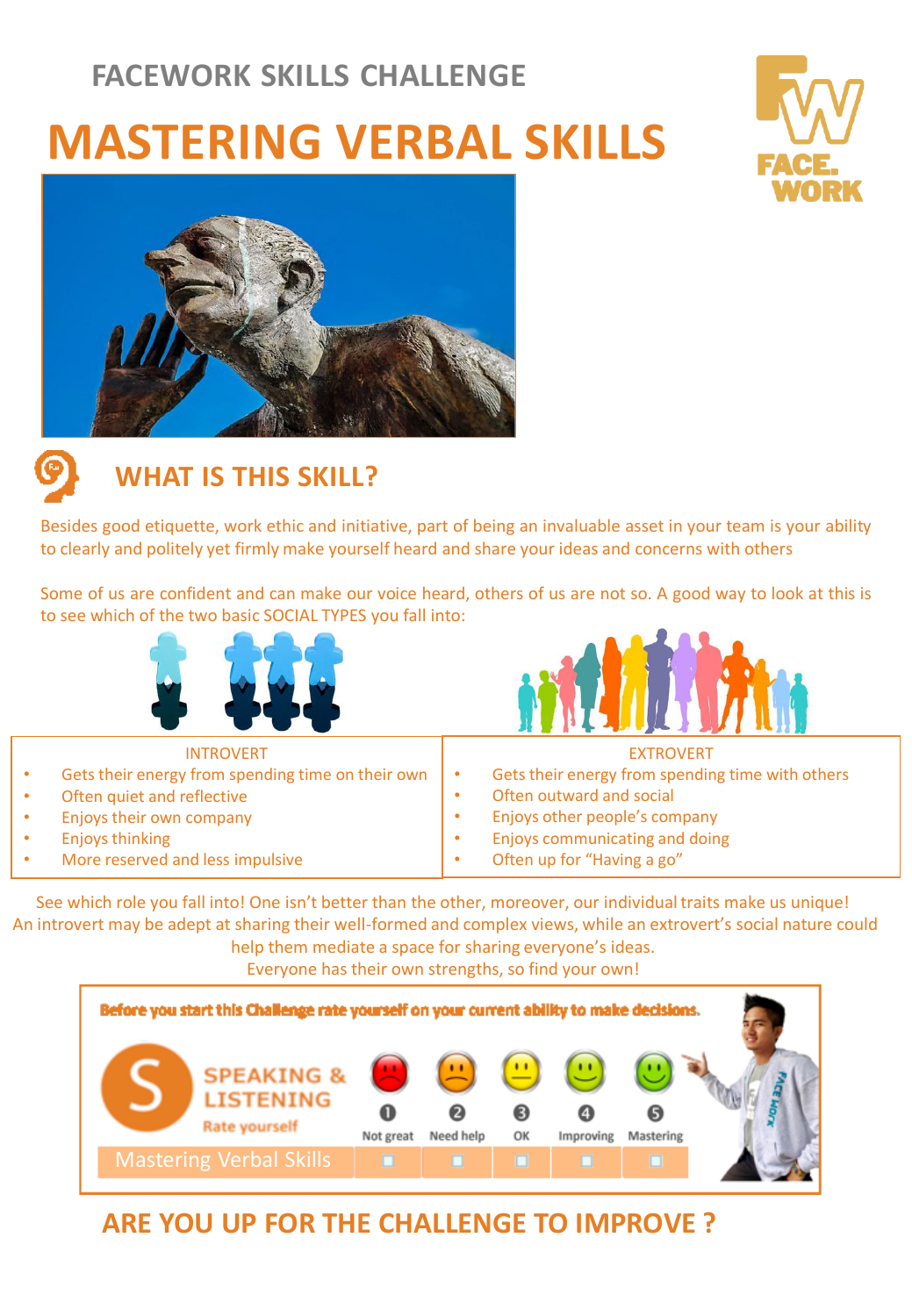

Group discussions and the sharing of ideas and problems are the lifeblood of a company, as they help find the direction that you all, as a team will take. Only you can let what is on your mind be heard!

When a problem arises, it's your ability to quickly bring up the subject and take control of the situation that will determine if and when it gets taken care of – NOT just waiting for someone else to do it.

**Consider the following situation:**



**You find a safety concern in the workplace, do you:**



Wait for someone else to fix it and leave it to the others to deal with, allowing things to get worse?

Or



Speak up about the issue and discuss a possible solution, letting everyone discuss the subject promoting teamwork and problem-solving.



The better course of action will establish you as a valuable member of the team, looking out for others and taking the lead when necessary!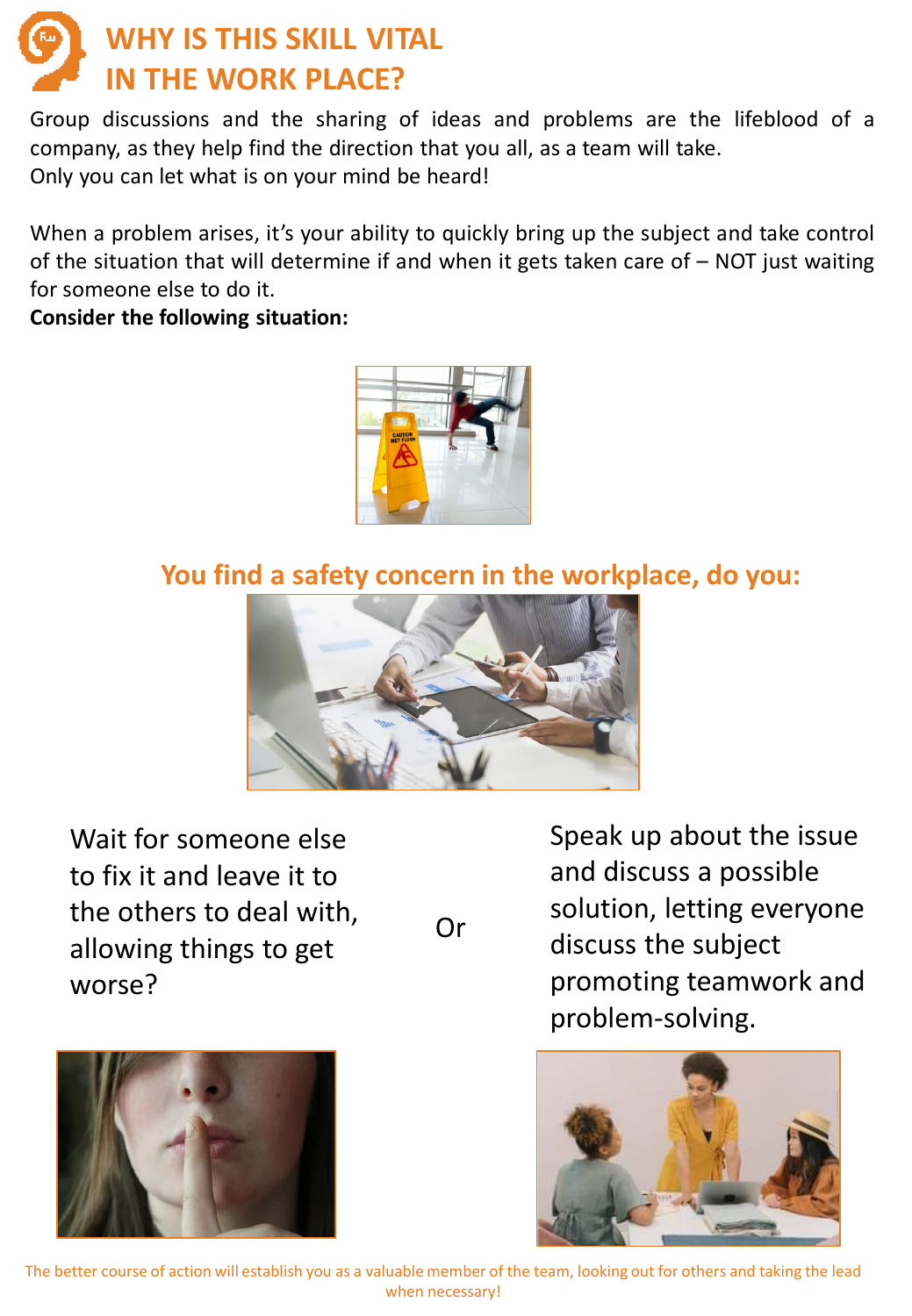

Getting better at communicating can help you in your personal life.

Think of a time when you have had speak up and complete this exercise in the table below.

| What was the subject you<br>discussed?                                               |  |
|--------------------------------------------------------------------------------------|--|
| How did you broach the subject?                                                      |  |
| Did you have a good discussion?<br>Why?                                              |  |
| What happened after you spoke<br>up?                                                 |  |
| What could you do differently if<br>you had a second chance to<br>present your idea? |  |

**The best way to gain confidence in speaking up is knowing how to divert from the subject if you change your mind. As long as you read the mood of those with whom you are talking, you can always just take it back, no harm done!**



**Of course, there's nothing wrong with hearing others out, in fact, it's often the right thing to do. However, getting used to speaking up can help you learn more about your workplace and take more of a leading role instead of trying to follow other people's agendas.**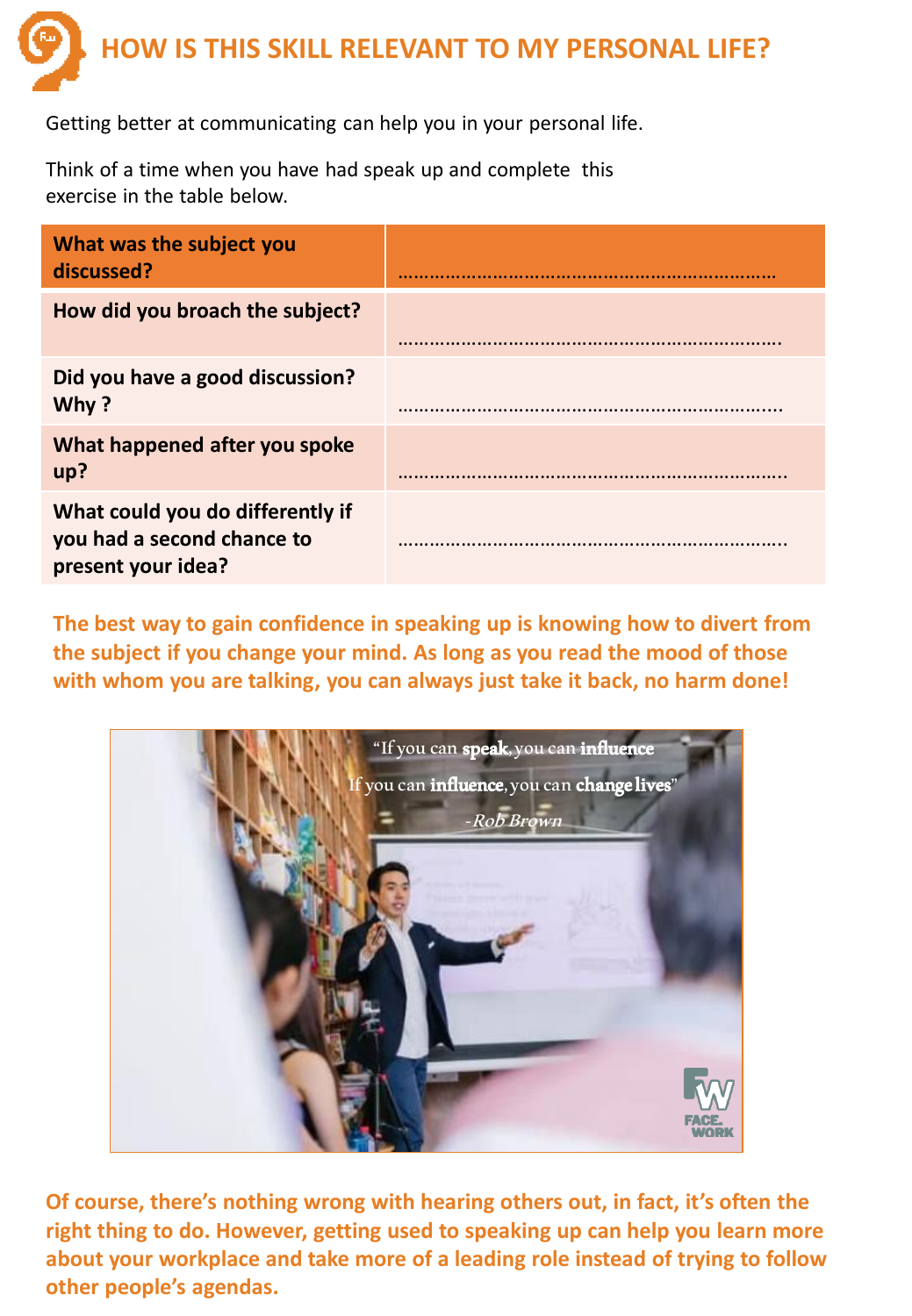

There are lots of articles and resources online which can help you master this skill. Here are 4 ideas which can help you master the skill of communication.



#### **TRY NOT TO WORRY THAT YOU WILL SAY THE WRONG THING**

You won't know if what you have to say holds water until you actually say it. No matter how much you overthink, it won't matter unless you put your idea out there. Be sensitive, keep it short and sweet, and you really can't go wrong. People appreciate being trusted with what you have to say!



#### **CONSIDER YOUR STRENGTHS AND WEAKNESSES**

Maybe you're a bit of a jokester; or a naturally observant person, picking up on the needs and wants of others easily; you could be a good thinker who comes up with simple solutions to complicated problems and you just don't speak up about it enough to know it! Think of times you've effectively solved problems through discussion and consider how you went about it, as well as how you've messed up, so you can do even better in the future.



#### **COMMUNICATE WITH GOOD COMMUNICATORS**

Do you know any captivating speakers? Maybe a popular mate or teacher or someone you're related to. The best way to get better at something is to learn from the best. Find someone who can help you improve and start picking their brain about communication; if there's one thing they'll love, it's a chance to talk!



#### **FIND YOUR CONVERSATIONAL FLOW**

As you start speaking up more, you'll find that making yourself heard will become easier and easier as it becomes more natural and routine. Pick up on what you're doing wrong and right over time, and soon enough being a charismatic speaker will be as easy as breathing!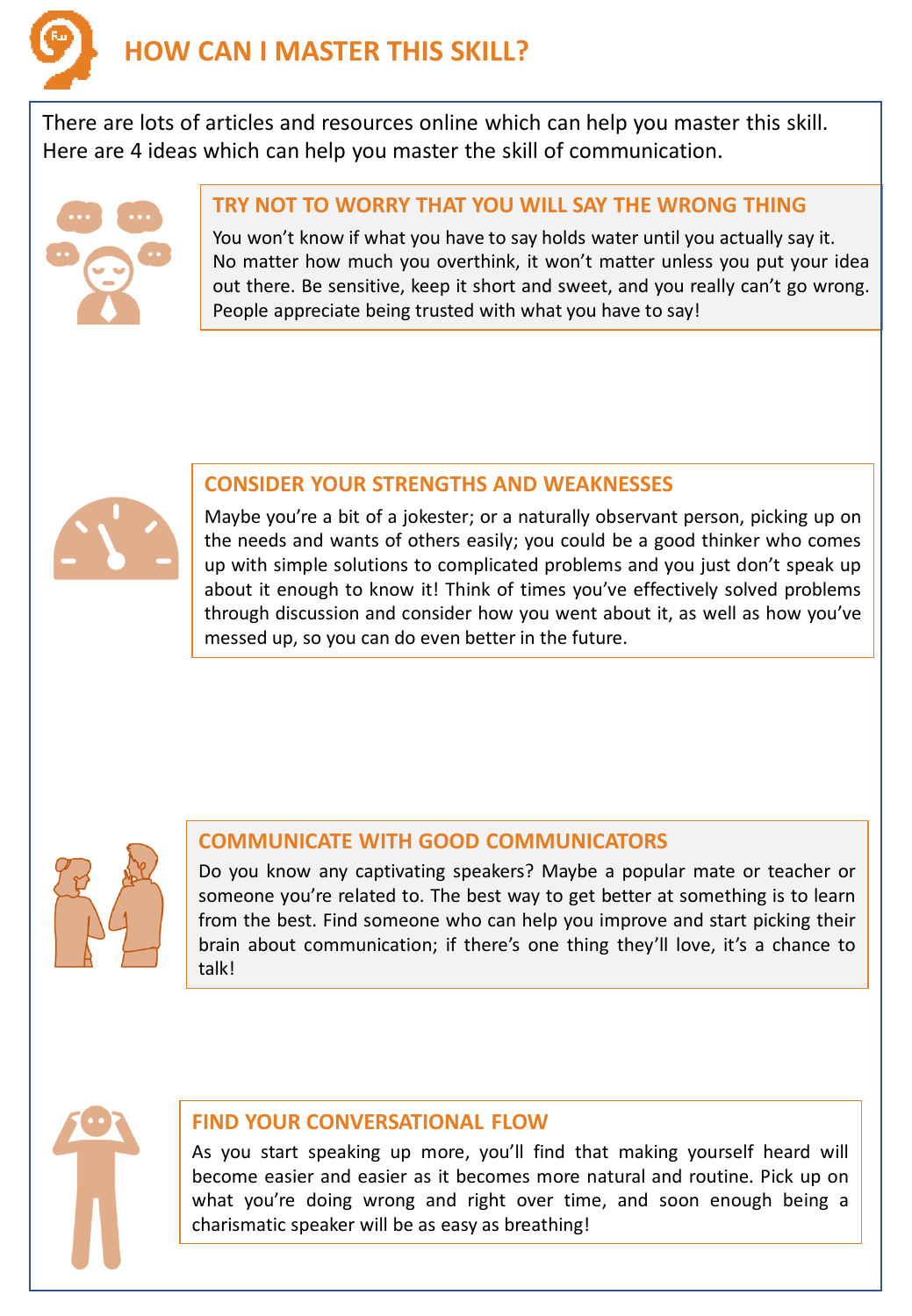## **THE FACEWORK KK SKILL CHALLENGE**

#### Now think of something you need to bring up to someone, and let them know!

It always helps to have a plan, think:

How will I start the conversation?

What concerns should I address?

What are my main points?

If I don't get the answer I want, what's a compromise I could try to achieve instead?

What are some hard signs that I should maybe let things rest instead of continuing?



Make sure to let us know how it goes!

Maybe, with permission, inform the person you are talking to of this FACEWORK challenge and ask if you could record the conversation to go over it later to engage in some self-criticism using the previously written material and become a better speaker!

Bringing things up to find a solution can often be awkward, and that's okay!

Just be direct, considerate and polite and no matter how things go, it'll be a learning experience that stays with you for a lifetime!